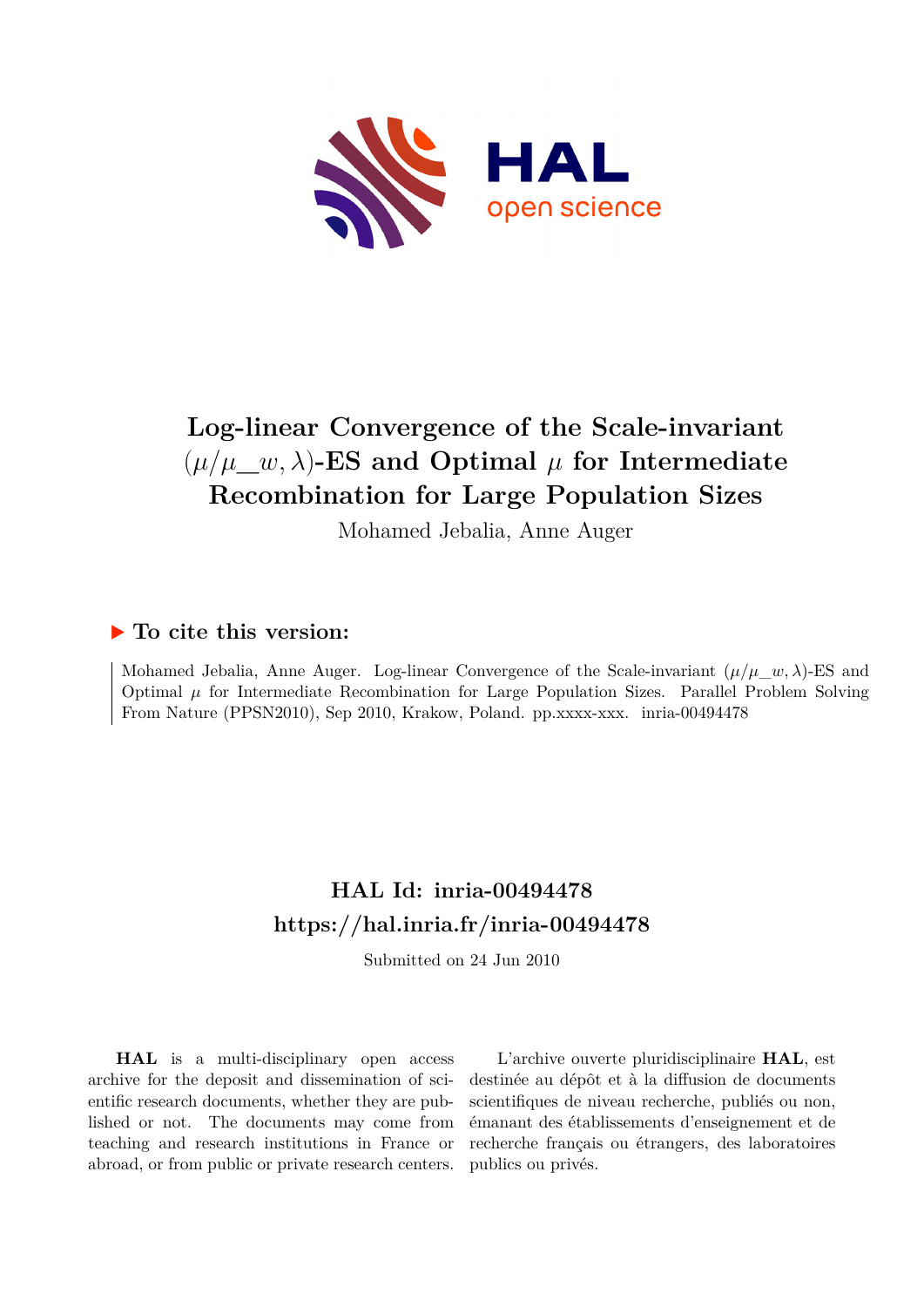## Log-linear Convergence of the Scale-invariant  $(\mu/\mu_w, \lambda)$ -ES and Optimal  $\mu$  for Intermediate Recombination for Large Population Sizes

Mohamed Jebalia and Anne Auger

TAO Team - INRIA Saclay-Ile-de-France, LRI, Paris-Sud University, 91405 Orsay Cedex, France firstname.lastname@inria.fr

Abstract. Evolution Strategies (ESs) are population-based methods well suited for parallelization. In this paper, we study the convergence of the  $(\mu/\mu_w, \lambda)$ -ES, an ES with weighted recombination, and derive its optimal convergence rate and optimal  $\mu$  especially for large population sizes. First, we theoretically prove the log-linear convergence of the algorithm using a scale-invariant adaptation rule for the step-size and minimizing spherical objective functions and identify its convergence rate as the expectation of an underlying random variable. Then, using Monte-Carlo computations of the convergence rate in the case of equal weights, we derive optimal values for  $\mu$  that we compare with previously proposed rules. Our numerical computations show also a dependency of the optimal convergence rate in  $\ln(\lambda)$  in agreement with previous theoretical results.

#### 1 Introduction

Evolution Strategies (ESs) are robust stochastic search methods [2, 3] for solving continuous optimization problems where the goal is to minimize<sup>1</sup> a real valued objective function f defined on an open subset of  $\mathbb{R}^d$ . At each iteration of an ES, new solutions are in general generated by adding Gaussian perturbations (mutations) to some (optionally recombined) current ones. These Gaussian mutations are parameterized by the step-size giving the general scale of the search, and the covariance matrix giving the principal directions of the Gaussian distribution. In state-of-the art ESs, these parameters are adapted at each iteration [1–4]. We focus on isotropic ESs where the step-size is adapted and the covariance matrix is kept equal to the identity matrix  $I_d$  and therefore the search distribution is spherical. Adaptation in ESs allows them to have a log-linear behavior (convergence or divergence) when minimizing spherical objective functions [10, 13, 5, 7]. Log-linear convergence (resp. divergence) means that there exists a constant value  $c < 0$  called convergence rate (resp.  $c > 0$ ) such that the distance to the optimum,  $d_n$ , at an iteration n satisfies  $\lim_{n} \frac{1}{n} \ln(d_n) = c$ . Spherical objective functions are defined as

$$
f(x) = g(||x||),\tag{1}
$$

<sup>&</sup>lt;sup>1</sup> Without loss of generality, the minimization of a real value function  $f$  is equivalent to the maximization of  $-f$ .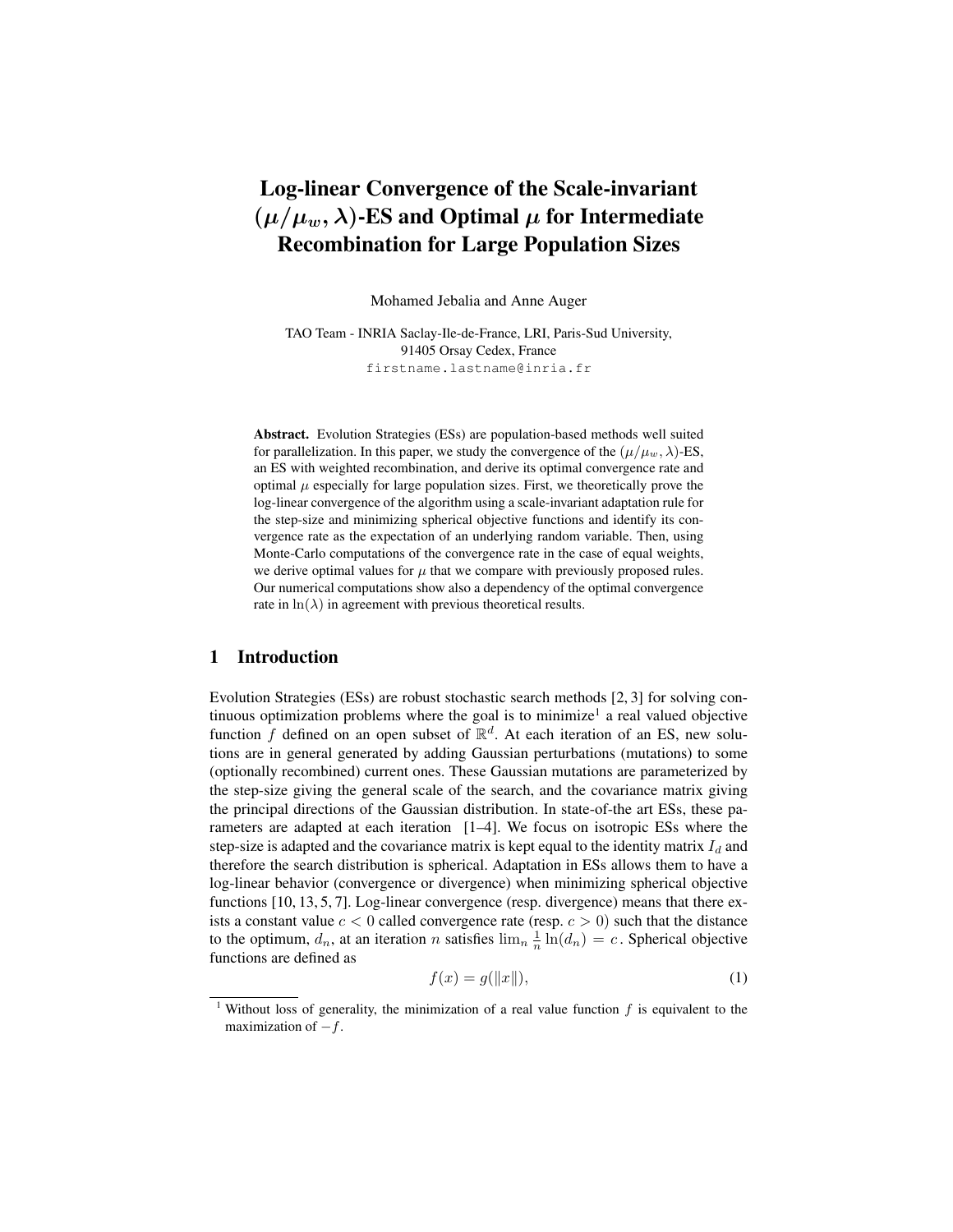where  $g : [0, \infty) \mapsto \mathbb{R}$  is a strictly increasing function,  $x \in \mathbb{R}^d$  and  $\|.\|$  denotes the Euclidean norm on  $\mathbb{R}^d$ . Log-linear behavior holds also when minimizng spherical functions perturbed by noise [11].

In this paper, we investigate ESs with weighted recombination, denoted  $(\mu/\mu_w, \lambda)$ -ES, and used in the state-of-the-art ES, the Covariance Matrix Adaptation-ES (CMA-ES) [4]. The  $(\mu/\mu_w, \lambda)$ -ES is an ES which evolves a single solution. Let  $X_n$  be the solution (the parent) at iteration n,  $\lambda$  new solutions  $Y_n^i$  (offspring) are then generated using independent Gaussian samplings of mean  $X_n$ . Then, the offspring are evaluated, the  $\mu$  best offspring  $(Y_n^{i:\lambda})_{1\leq i\leq \mu}$  are selected and the new solution  $X_{n+1}$  is obtained by recombining these selected offspring using recombination weights denoted  $(w^{i})_{1 \leq i \leq \mu}$ , i.e.,  $\mathbf{X}_{n+1} = \sum_{i=1}^{\mu} w^{i} \mathbf{Y}_{n}^{i:\lambda}$ ? We will specifically study the  $(\mu/\mu_{w}, \lambda)$ -ES with large (offspring) population size  $\lambda$  compared to the search space dimension d, i.e.,  $\lambda \gg d$ . This is motivated by the increasing possibilities of parallelization with the raise of the number of parallel machines, supercomputers and grids. ESs are populationbased methods and then are well suited for parallelization which consists in distributing the number of evaluations  $\lambda$  on the processes available. The performance of the  $(\mu/\mu_w, \lambda)$ -ES as a function of  $\lambda$  has been theoretically investigated [14, 16]. Under the approximation  $d \to +\infty$ , the study in [14] investigated the  $(\mu/\mu_w, \lambda)$ -ES minimizing any spherical function and using an artificial step-size adaptation rule termed scaleinvariant which sets the step-size at each iteration proportionally to the distance of the current solution to the optimum. The progress rate  $\varphi$  which measures the one-step expected progress to the optimum verifies  $\varphi = O\left(\mu \ln\left(\frac{\lambda}{\mu}\right)\right)$  [14]. This suggests that, if  $\mu$  is chosen proportional to  $\lambda$ , the progress rate of the  $(\mu/\mu_w, \lambda)$ -ES can be linear in  $\mu$  and in  $\lambda$ . The study in [16] is based on a theoretical computations of lower bounds for the convergence ratio which measures the convergence rate in probability of wide classes of ESs. It shows that the convergence ratio of the  $(\mu/\mu_w, \lambda)$ -ES varies at best linearly with ln( $\lambda$ ) for sufficiently large  $\lambda$  when minimizing any spherical function [16]. This suggests that the bound found in [14] is not tight for finite dimensions.

A natural question arising when using recombination is how to choose the number of offspring  $\mu$  to be recombined. Studies based on computations of the progress rate when the search space dimension goes to infinity suggest to use  $\mu = \left\lfloor \frac{\lambda}{4} \right\rfloor$  [14] or  $\mu = \lfloor \frac{\lambda}{2} \rfloor$  [6]<sup>3</sup> for two different choices of the (positive) weights  $(w^i)_{1 \le i \le \mu}$ . CMA-ES which has been designed to work well on small population sizes uses  $\mu = \lfloor \frac{\lambda}{2} \rfloor$  as a default parameter. However, when using a large population size  $\lambda$ , the convergence rate of some real-world algorithms tested in [15, 8] using the rules  $\mu = \lfloor \frac{\lambda}{4} \rfloor$  or  $\mu = \lfloor \frac{\lambda}{2} \rfloor$  as recommended in [14, 6] is worse than the theoretical prediction of [16]. This is due to the fact that the rules used in these tests for choosing  $\mu$ , are recommended by the studies performed under the approximation ( $d \rightarrow +\infty$ ) [14, 6] and thus under the assumption  $\lambda \ll d$ . For some values of  $\lambda$  and d such that  $\lambda \gg d$ , Beyer [17] computed, using some approximations permitted by the assumption ( $d \rightarrow +\infty$ ), optimal choices for  $\mu$  when minimizing spherical functions. However, no explicit rule for the choice of  $\mu$  has been

<sup>&</sup>lt;sup>2</sup> If  $\mu = 1$ , only the best offspring is taken and then the  $(\mu/\mu_w, \lambda)$ -ES is simply the  $(1, \lambda)$ -ES.

<sup>&</sup>lt;sup>3</sup> The rule proposed in [6] where negative weights are allowed is rather  $\mu = \lambda$ , but the study implies that if the weights can be only positive the rule becomes  $\mu = \lfloor \frac{\lambda}{2} \rfloor$ .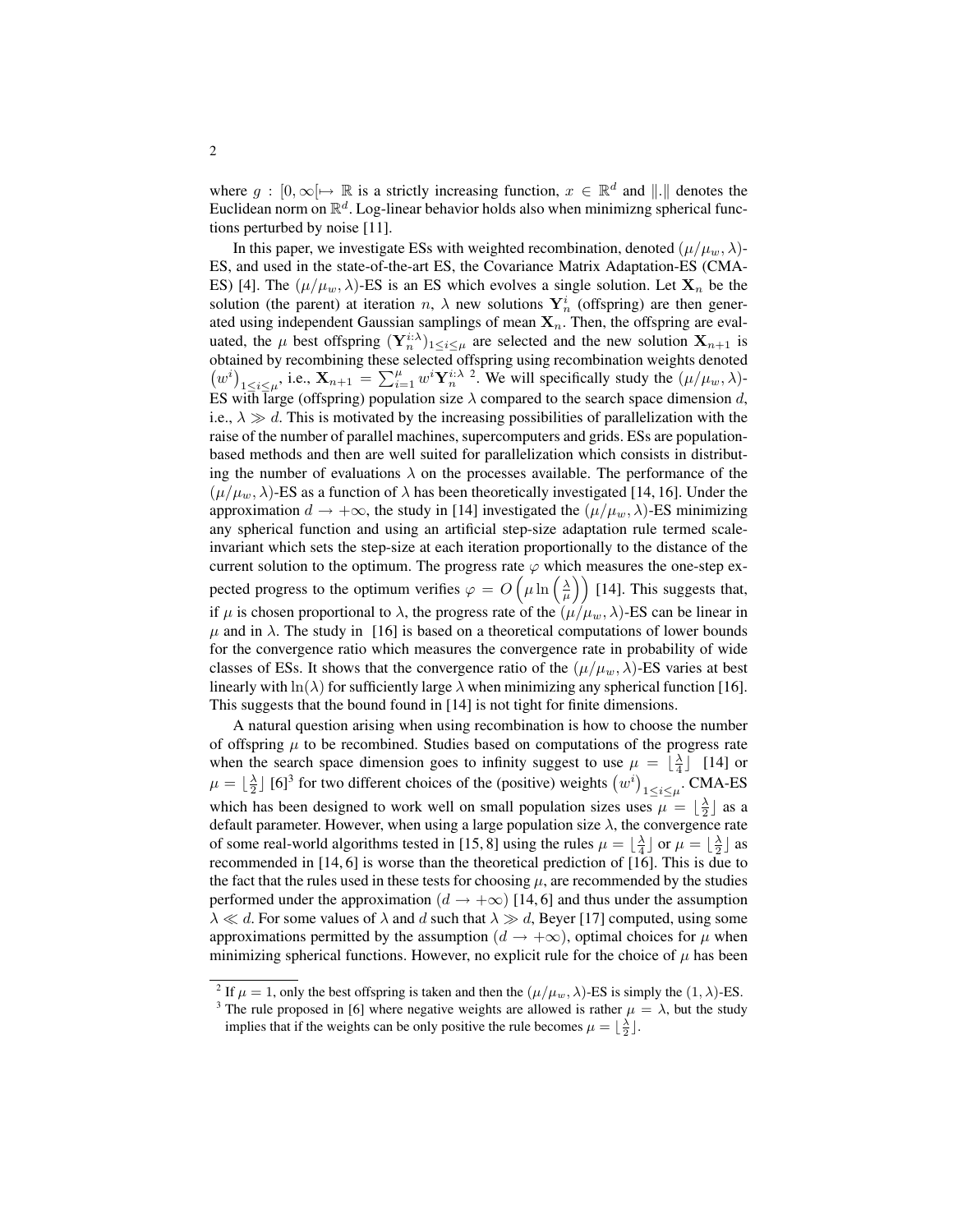proposed when  $\lambda \gg d$ . Performing experiments with  $\lambda \gg d$  on a  $(\mu/\mu_w, \lambda)$ -ES using equal weights, the so-called self-adaptation rule for the step-size and two variants for the covariance matrix adaptation, Teytaud [9] proposed to choose  $\mu$  equal to  $\min\{d, \lfloor \frac{\lambda}{4} \rfloor\}.$ 

Since it is in general difficult to appraise whether the effect observed when changing the setting of one parameter on a real algorithm is coming from the fact that the setting of an other parameter may subsequently becomes sub-optimal, we want here to identify independently of any real step-size or covariance matrix update rule the optimal setting for  $\mu$  especially for lagre  $\lambda$ . This optimal setting can be used to identify a rule for choosing best optimal values  $\mu$  in real-world algorithms like CMA-ES. We want also to verify whether an optimal choice for  $\mu$  allows to have a dependency of the convergence rate in  $\ln(\lambda)$  and thus reach the lower bounds predicted by [16]. In order to do so, we perform in this paper a theoretical and numerical investigation of the convergence and the optimal choice for  $\mu$  relative to the isotropic  $(\mu/\mu_w, \lambda)$ -ES. We focus on large population sizes. The objective functions investigated are the spherical functions allowing ESs which do not use recombination to reach optimal convergence rates [5, 7]. In Section 2, we present the mathematical formulation of the algorithm. In Section 3, we identify the optimal step-size adaptation rule of the algorithm when minimizing spherical functions. In Section 4, we theoretically prove the log-linear convergence of the algorithm using the scale-invariant adaptation rule and identify its convergence rate. In Section 5, using Monte-Carlo computations of the convergence rate, optimal  $\mu$  values and optimal convergence rates are derived for some dimensions and in the specific case of equal weights  $(w^{i})_{1 \leq i \leq \mu}$ . A new rule for choosing  $\mu$  is proposed based on our results. Throughout the paper, we explain only the basic ideas of the proofs because of space limitation. For complete proofs, we refer to [12].

### 2 Mathematical Formulation of the Isotropic  $(\mu/\mu_w, \lambda)$ Evolution Strategy Minimizing Spherical Functions

Throughout the remainder of this paper, we suppose that  $\mu$  and  $\lambda$  are two positive integers such that  $1 \leq \mu \leq \lambda$ , and that the recombination weights  $(w^i)_{1 \leq i \leq \mu}$  are positive constants summing to one, i.e.,  $\sum_{i=1}^{\mu} w^i = 1$ . In this section we will introduce the mathematical formulation of the isotropic  $(\mu/\mu_w, \lambda)$ -ES for minimizing a spherical function (1). Let  $X_0 \in \mathbb{R}^d$  be the first solution randomly chosen using a law absolutely continuous with respect to the Lebesgue measure. Let  $\sigma_0$  be a strictly positive variable (possibly) randomly chosen. Let  $(\mathbf{N}_n^i)_{i \in [1,\lambda], n \in \mathbb{Z}^+}$ , be a sequence of random vectors defined on a probability space  $(\Omega, \mathcal{A}, P)$ , independent and identically distributed (i.i.d.) with common law the isotropic multivariate normal distribution on  $\mathbb{R}^d$  with mean  $(0, \ldots, 0) \in \mathbb{R}^d$  and covariance matrix identity  $I_d$ , which we will simply denote N. We assume that the sequence  $(N_n^i)_{i \in [1,\lambda], n \in \mathbb{Z}^+}$  is independent of  $X_0$ . Let  $\sigma_n$  be the step-size mutation at iteration n such that for all  $(i, n) \in [1, \lambda] \times \mathbb{Z}^+, \sigma_n$  and  $N_n^i$  are independent. An offspring  $Y_n^i$  where  $i = 1, ..., \lambda$  writes as  $Y_n^i := X_n + \sigma_n N_n^i$ , and its objective function value is  $g(||\mathbf{Y}_n^i||)$  in our case of minimization of spherical functions. Let  $N_n^{i:\lambda}(\mathbf{X}_n, \sigma_n)$   $(1 \leq i \leq \mu)$  denotes the mutation vector relative to the  $i^{th}$ best offspring according to its fitness value. As the function  $g$  is increasing, the vectors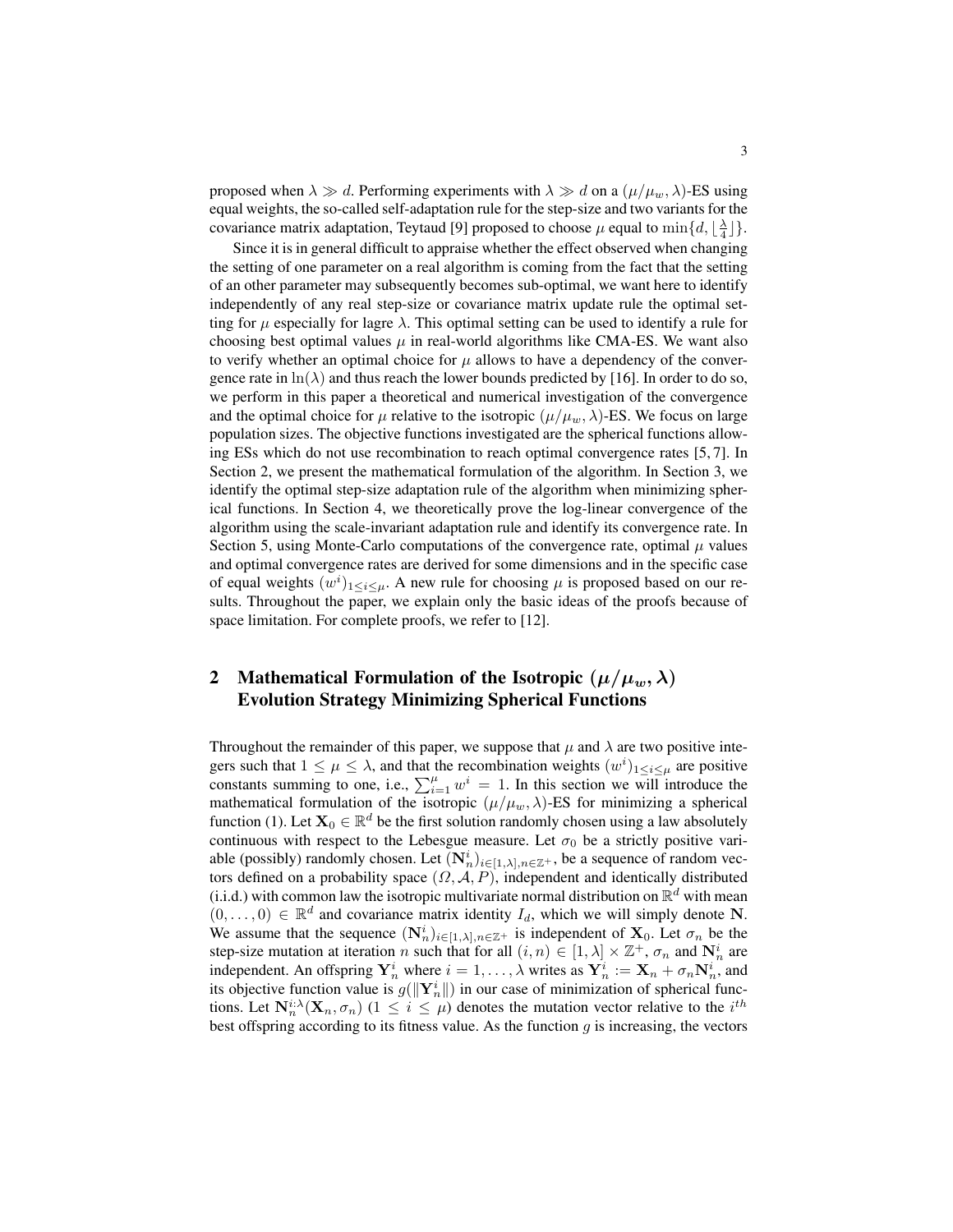$\mathbf{N}_n^{i:\lambda}(\mathbf{X}_n, \sigma_n)$  (where, for all i in  $\{1, \ldots, \mu\}$ , the indices  $i:\lambda$  are in  $\{1, \ldots, \lambda\}$ ) verify:

$$
\|\mathbf{X}_n + \sigma_n \mathbf{N}_n^{1:\lambda}(\mathbf{X}_n, \sigma_n)\| \leq \ldots \leq \|\mathbf{X}_n + \sigma_n \mathbf{N}_n^{\mu:\lambda}(\mathbf{X}_n, \sigma_n)\| \text{ and }
$$
  

$$
\|\mathbf{X}_n + \sigma_n \mathbf{N}_n^{\mu:\lambda}(\mathbf{X}_n, \sigma_n)\| \leq \|\mathbf{X}_n + \sigma_n \mathbf{N}_n^j\| \forall j \in \{1, \ldots, \lambda\} \setminus \{1 : \lambda, \ldots, \mu : \lambda\}.
$$
  
(2)

Using the fact that  $\sum_{i=1}^{\mu} w^i = 1$ , the new parent  $\mathbf{X}_{n+1} = \sum_{i=1}^{\mu} w^i \mathbf{Y}_n^{i:\lambda}$  can be rewritten as:  $\mu$ 

$$
\mathbf{X}_{n+1} = \mathbf{X}_n + \sigma_n \sum_{i=1}^{\mu} w^i \mathbf{N}_n^{i;\lambda} (\mathbf{X}_n, \sigma_n).
$$
 (3)

In the specific case where the scale-invariant rule is used for the adaptation of  $(\sigma_n)_{n\in\mathbb{Z}^+}$ , i.e.,  $\sigma_n = \sigma ||\mathbf{X}_n||$  (with  $\sigma > 0$ ), the previous equation becomes:

$$
\mathbf{X}_{n+1} = \mathbf{X}_n + \sigma \|\mathbf{X}_n\| \sum_{i=1}^{\mu} w^i \mathbf{N}_n^{i:\lambda} (\mathbf{X}_n, \sigma \|\mathbf{X}_n\|).
$$
 (4)

Finally,  $\sigma_n$  is updated, i.e.,  $\sigma_{n+1}$  is computed independently of  $N_{n+1}^i$  for all  $i \in [1, \lambda]$ . Throughout the remainder of this paper, we will denote in a general context where  $u \in \mathbb{R}^d$ ,  $s \in \mathbb{R}$  and  $(\mathbf{N}_n^i)_{i \in [1,\lambda], n \in \mathbb{Z}^+}$  is a sequence of random vectors (i.i.d.) with common law N and such that for all  $(i, n) \in [1, \lambda] \times \mathbb{Z}^+$ ,  $N_n^i$  is independent of u and s,  $N_n^{i:\lambda}(u, s)$  the random vector which verifies (2) where  $X_n$  and  $\sigma_n$  are respectively replaced by u and s. For  $n = 0$  and  $i \in \{1, ..., \mu\}$ , the notation  $\mathbf{N}_0^{i:\lambda}(u, s)$  will be replaced by the notation  $N^{i:\lambda}(u, s)$ .

### 3 Optimal Step-size Adaptation Rule When Minimizing Spherical Functions

The (log-linear) convergence rate of the isotropic scale-invariant  $(\mu/\mu_w, \lambda)$ -ES minimizing any spherical function and satisfying the recurrence relation (4) is, as will be shown in Section 4, the function V that we will introduce in the following definition.

**Definition 1.** Let  $e_1$  denotes the unit vector  $(1,0,\ldots,0) \in \mathbb{R}^d$ . For  $\sigma \geq 0$ , let  $\mathbb{Z}(\sigma)$  be *the random variable defined as*  $Z(\sigma) := ||e_1 + \sigma \sum_{i=1}^{\mu} w^i \mathbf{N}^{i:\lambda}(e_1, \sigma)||$  where the ran*dom variables*  $N^{i.\lambda}(e_1,\sigma)$  *are obtained similarly to* (2) *but with*  $n = 0$  *and*  $(X_n, \sigma_n)$ *replaced by* ( $e_1, \sigma$ )*. We introduce the function* V *as the function mapping*  $[0, +\infty)$  *into* R *as follows:*

$$
V(\sigma) := E[\ln Z(\sigma)] = E\left[\ln \left\|e_1 + \sigma \sum_{i=1}^{\mu} w^i \mathbf{N}^{i:\lambda}(e_1, \sigma)\right\|\right].
$$
 (5)

Fig. 1 (left) represents numerical computations of the function V in some specific settings. In the following proposition, we show that  $V$  is well defined and we study its properties. Note that in the following, the notation V will be sometimes replaced by  $V_\mu$ when we need to stress the dependence of V on  $\mu$ .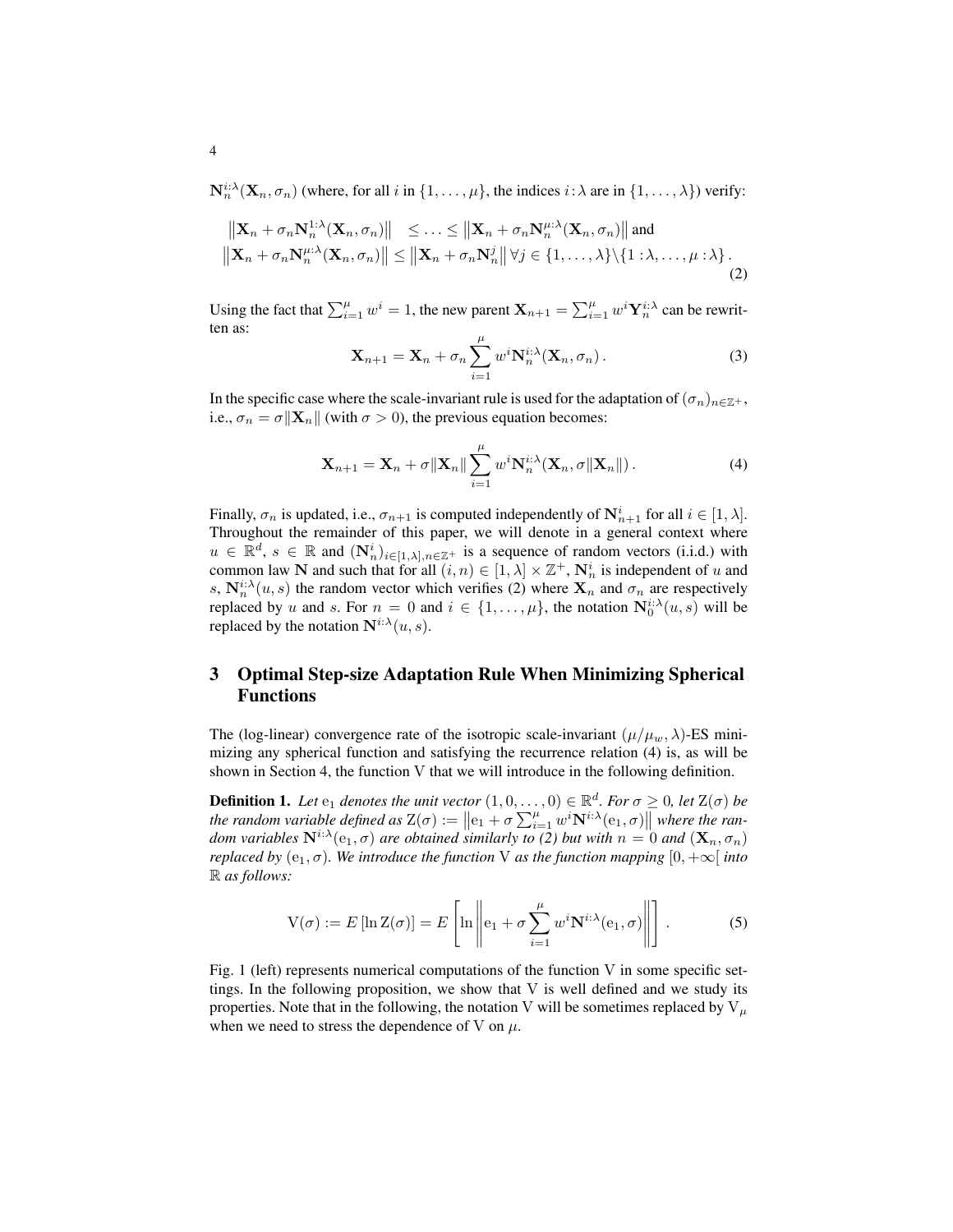#### Proposition 1. *The function* V *introduced in (5) has the following properties:*

- (i) V *is well defined for*  $d \geq 1$ *, and continuous for*  $d \geq 2$ *, on*  $[0, +\infty[$ *.*
- (ii) *For*  $d \geq 2$ ,  $\lim_{\sigma \to +\infty} V(\sigma) = +\infty$ .
- (iii) *If*  $\mu \leq \frac{\lambda}{2}$ , for  $d \geq 2$ ,  $\exists \bar{\sigma} > 0$  such that  $V(\bar{\sigma}) < 0$ .
- (iv) *If*  $\mu \leq \frac{5}{2}$ , for  $d \geq 2$ ,  $\exists \sigma_{opt} > 0$  such that  $\inf_{\{\sigma \geq 0\}} V(\sigma) = V(\sigma_{opt}) < 0$ .
- (v) *For*  $d \geq 2$  *and*  $\lambda \geq 2$ , if  $\mu \leq \lambda/2$ ,  $\exists$  ( $\sigma_{opt}, \mu_{opt}$ ) *such that*  $V_{\mu_{opt}}(\sigma_{opt})$  =  $\inf_{\{\sigma>0, u\leq \lambda/2\}} V_u(\sigma) < 0.$

*Summary of the proof* A basic step in the proof of (i) and (ii) is to write V as the sum of  $V^+(\sigma) := E \left[ \ln^+ Z(\sigma) \right]$  and  $V^-(\sigma) := E \left[ \ln^- Z(\sigma) \right]$ . Then, for (i), integrands in these quantities are upper bounded by quantities which do not depend on  $\sigma$  and the result follows by the Lebesgue dominated convergence theorem for continuity. For (ii), we show that  $V(\sigma)$  is lower bounded by an expectation of a given random variable which depends on  $\sigma$ . We show using the Monotone convergence theorem that this lower bound converges to infinity when  $\sigma$  goes to infinity and then the result follows. For proving (iii), we prove before, using the concept of uniform integrability of a family of random variables that  $d \text{ V} \left( \frac{\sigma^*}{d} \right)$  $\left(\sigma^* > 0 \text{ fixed}\right)$  converges to a certain limit depending on  $\sigma^*$ when d goes to  $+\infty$ . Using the fact that this limit can be negative for a given  $\sigma^*$  we prove our claim. (iv) is proven using (i), (ii) and (iii) and the intermediate value theorem. (v) follows easily from (iv).

An important point that we can see from this proposition is that, given  $\lambda \geq 2$ and  $d \geq 2$ , and under the condition  $\mu \leq \lambda/2$ ,  $\mu$  and  $\sigma$  can be chosen such that the relative convergence rate V is optimal (v). We conducted numerical computations of V in the case where  $d = 10$ ,  $\lambda = 10$  and equal weights  $(w^{i})_{1 \leq i \leq \mu}$ . The cases with  $\mu = 1, 2$  and 5 are represented in Fig. 1 (left). It can be seen that the curves are in conformity with (i), (iii), (iv) and (v) of Proposition 1. In particular, for each  $\mu$ , there exists a  $\sigma_{\text{out}}$  realizing the minimum of V and we can see that the optimal  $\mu$  (among the represented  $\mu$  values 1,2 and 5) is 2. In the following theorem, we will see that the optimal value of V is also the optimal convergence rate in expectation that can be reached by the  $(\mu/\mu_w, \lambda)$ -ES minimizing a spherical function and using any step-size adaptation rule  $(\sigma_n)_{n\geq 0}$ , or more precisely, the smallest value of  $\frac{1}{n}E\left[\ln\frac{\|{\bf X}_n\|}{\|{\bf X}_0\|}\right]$  that can be reached by the sequence  $(X_n)_{n\geq 0}$  satisfying the recurrence relation (3). This optimal value corresponds also to the smallest value of  $\frac{1}{n}E\left[\ln \frac{\|\mathbf{X}_n\|}{\|\mathbf{X}_0\|}\right]$  that can be reached by the isotropic scale-invariant  $(\mu/\mu_w, \lambda)$ -ES minimizing a spherical function, i.e., where  $(\mathbf{X}_n)_{n>0}$  satisfies the recurrence relation (4) with  $\sigma = \sigma_{opt}$ .

**Theorem 1.** Let  $(X_n)_{n>0}$  be the sequence of random vectors satisfying the recurrence *relation (3) and relative to the*  $(\mu/\mu_w, \lambda)$ *-ES minimizing any spherical function (1). Then, for*  $\lambda \geq 2$  *and*  $d \geq 2$ *, we have* 

$$
\frac{1}{n}E\left[\ln\frac{\|\mathbf{X}_n\|}{\|\mathbf{X}_0\|}\right] \ge \mathcal{V}(\sigma_{opt}),\tag{6}
$$

*where*  $\sigma_{opt}$  *is given in Proposition 1 as*  $\sigma_{opt} = argmin_{\{\sigma > 0\}} V(\sigma)$  *and*  $V(\sigma_{opt})$  *corresponds to*  $\frac{1}{n}E\left[\ln\left(\frac{\|\mathbf{X}_n\|}{\|\mathbf{X}_0\|}\right)\right]$  $\frac{\|\mathbf{X}_n\|}{\|\mathbf{X}_0\|}\Big)\Big|$  for a  $(\mu/\mu_w,\lambda)$ -ES using the specific scale-invariant adap*tation rule with*  $\sigma_n = \sigma_{opt} ||\mathbf{X}_n||$  *and minimizing any spherical function (1).*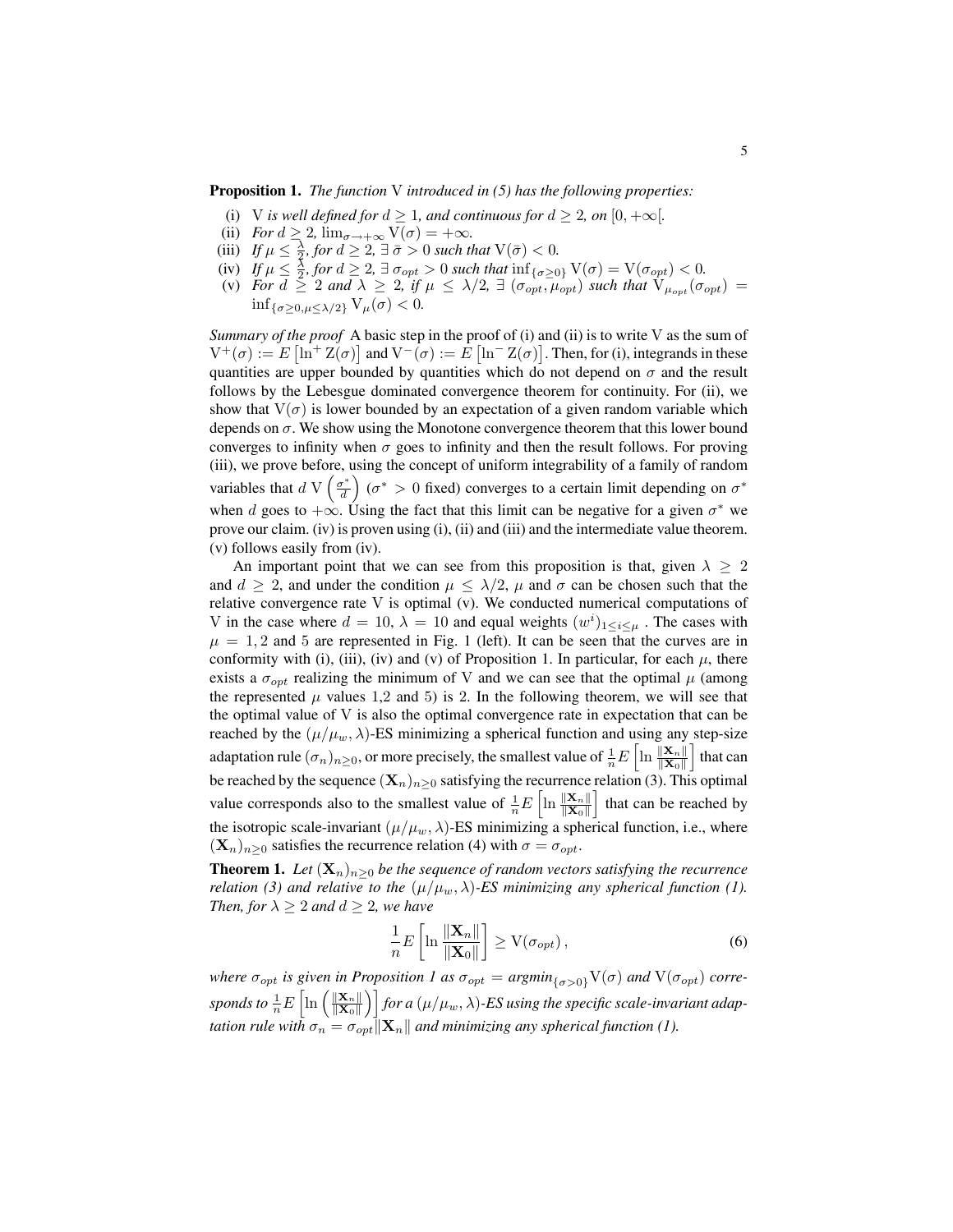

**Fig. 1. Left:** Plots of the normalized convergence rate  $d \times V_{\mu}(\frac{\sigma^*}{d})$  $\left(\frac{d}{d}\right)$  where  $V_{\mu}$  (= V) is defined in (5) as a function of  $\sigma^* > 0$  with  $d = 10$ ,  $\lambda = 10$ ,  $w^i = \frac{1}{\mu}$ ,  $\forall i = 1, \ldots, \mu$  and  $\mu \in \{1, 2, 5\}$ . The plots were obtained doing Monte-Carlo estimations of V using  $10^6$  samples. **Right:** Optimal convergence rate  $(d \times V_{\mu}(\frac{\sigma_{\text{opt}}^{*}}{d}))$  associated to different choices of  $\mu$  as a function of  $\lambda$  for dimension 30 and  $\mu_{\text{opt}}$  realizing the minimum of  $(\sigma^*, \mu) \mapsto V_\mu(\frac{\sigma^*}{d}).$ 

*Summary of the proof* The first step for proving the theorem is to remark that:

$$
E\left[\ln\frac{\|\mathbf{X}_{k+1}\|}{\|\mathbf{X}_k\|}\right]
$$
  
= 
$$
E\left[E\left[\ln\left\|\frac{\mathbf{X}_k}{\|\mathbf{X}_k\|}+\frac{\sigma_k}{\|\mathbf{X}_k\|}\sum_{i=1}^\mu w^i \mathbf{N}_k^{i:\lambda}\left(\frac{\mathbf{X}_k}{\|\mathbf{X}_k\|}, \frac{\sigma_k}{\|\mathbf{X}_k\|}\right)\right\| | (\mathbf{X}_k, \sigma_k)\right]\right].
$$

By the isotropy of the norm function and of the multivariate normal distribution, the term  $\frac{\mathbf{X}_k}{\|\mathbf{X}_k\|}$  in the previous equation can be replaced by e<sub>1</sub>. Then  $E\left[\ln \frac{\|\mathbf{X}_{k+1}\|}{\|\mathbf{X}_k\|}\right] =$  $E\left[\mathrm{V}\left(\frac{\sigma_k}{\|\mathbf{X}_k\|}\right)\right]$  where  $E\left[\mathrm{V}\left(\frac{\sigma_k}{\|\mathbf{X}_k\|}\right)\right]$  is, by Proposition 1, lower bounded by  $\mathrm{V}(\sigma_{opt})$ . The result follows from summing such inequalities from  $k = 0$  to  $k = n - 1$ .

This theorem states that the artificial scale-invariant adaptation rule with the specific setting  $\sigma_n = \sigma_{opt} ||\mathbf{X}_n||$  is the rule which allows to obtain the best convergence rate of the  $(\mu/\mu_w, \lambda)$ -ES when minimizing spherical functions. The relative convergence rate is then a tight lower bound that can be reached in this context. Then, for our study on minimization of spherical functions, we will use the  $(\mu/\mu_w, \lambda)$ -ES with the artificial scale-invariant adaptation rule, i.e., with  $\sigma_n = \sigma ||\mathbf{X}_n||$  where  $\sigma$  is a strictly positive constant. In the specific case where  $\sigma$  equals  $\sigma_{opt}$ , the convergence rate is optimal.

#### 4 Log-Linear Behavior of the Scale-invariant  $(\mu/\mu_w, \lambda)$ -ES Minimizing Spherical Functions

Log-linear convergence of ESs can be in general shown using the application of different Law of Large Numbers (LLN) such as LLN for independent or orthogonal random variables or LLN for Markov chains. Log-linear behavior has been shown for ESs which do not use recombination [10, 5, 13, 7]. The key idea of the proof is stated in the following proposition.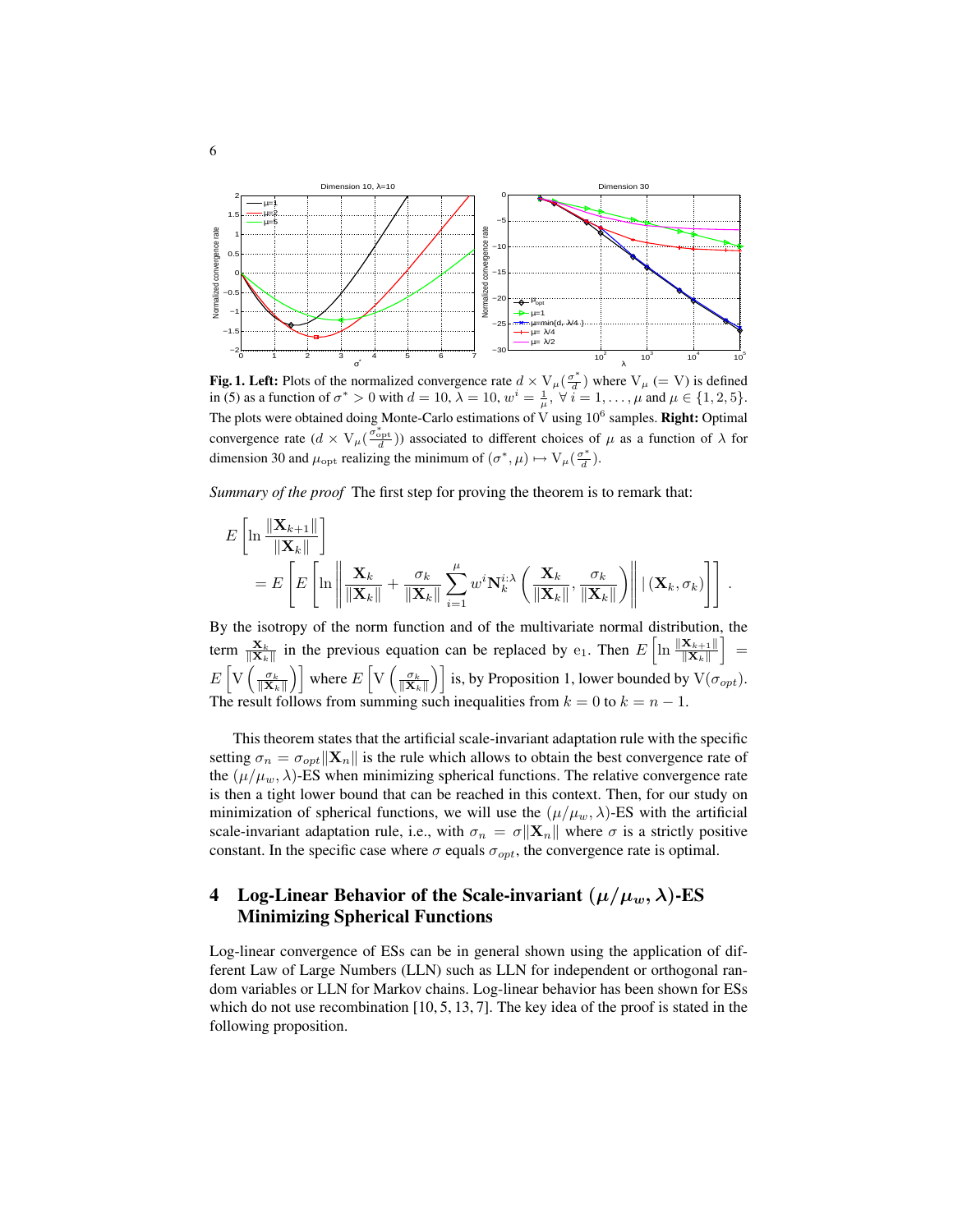**Proposition 2.** Let  $\sigma \geq 0$  and let  $(\mathbf{X}_n)_n$  be the sequence of random vectors satisfying *the recurrence relation (4). We introduce the sequence of random variables*  $(Z_n)_{n \in \mathbb{Z}^+}$ by  $Z_n := \left\| \right\|$  $\frac{\mathbf{X}_n}{\|\mathbf{X}_n\|} + \sigma \sum_{i=1}^{\mu} w^i \mathbf{N}_n^{i:\lambda} \left( \frac{\mathbf{X}_n}{\|\mathbf{X}_n\|}, \sigma \right) \left\|$  where  $\mathbf{N}_n^{i:\lambda} \left( \frac{\mathbf{X}_n}{\|\mathbf{X}_n\|}, \sigma \right)$  are obtained  $s$ *imilarly to (2) but with replacing*  $(\mathbf{X}_n, \sigma_n)$  *by*  $\left(\frac{\mathbf{X}_n}{\|\mathbf{X}_n\|}, \sigma\right)$ *. Then for*  $n \geq 0$ *, we have* 

$$
\frac{1}{n} \ln \frac{\|\mathbf{X}_n\|}{\|\mathbf{X}_0\|} = \frac{1}{n} \sum_{k=0}^{n-1} \ln Z_k \ a.s.
$$
 (7)

Using the isotropy of the norm function and of the multivariate normal distribution, the terms  $\ln Z_k$  appearing in the right hand side of the previous equation are independent identically distributed with a common expectation  $V(\sigma)$  which we have proved to be finite in Proposition 1. The following theorem is then obtained by the application of the LLN for independent identically distributed random variables with a finite expectation to the right hand side of the previous equation.

**Theorem 2** (Log-linear Behavior of the Scale-invariant  $(\mu/\mu_w, \lambda)$ -ES). *The scaleinvariant*  $(\mu/\mu_w, \lambda)$ -*ES defined in (4) and minimizing any spherical function (1) converges (or diverges) log-linearly in the sense that for*  $\sigma > 0$  *the sequence*  $(\mathbf{X}_n)_n$  *of random vectors given by the recurrence relation (4) verifies*

$$
\lim_{n \to +\infty} \frac{1}{n} \ln \|\mathbf{X}_n\| = \mathbf{V}(\sigma)
$$
\n(8)

*almost surely, where* V *refers to the quantity defined in (5).*

Theorem 2 establishes that, provided that V is non zero, the convergence of the scaleinvariant  $(\mu/\mu, \lambda)$ -ES minimizing any spherical objective function given in (1) is loglinear. This theorem also provides the convergence (or divergence) rate  $V(\sigma)$  of the sequence  $(\ln (\|\mathbf{X}_n\|))_n$ : If  $V(\sigma) < 0$ , the distance to the optimum,  $(\|\mathbf{X}_n\|)_{n \geq 0}$ , converges log-linearly to zero and if  $V(\sigma) > 0$ , the algorithm diverges log-linearly. From Proposition 1, we know that, for all  $d \geq 2$ , for all  $\lambda \geq 2$  and all  $\mu \geq 1$  with the condition  $\mu \leq \lambda/2$ , there exists  $\sigma > 0$  such that  $V(\sigma) < 0$  and therefore the algorithm converges. Moreover, by the same proposition, we know that for any  $d, \lambda \geq 2$  there is an optimal choice of  $(\sigma, \mu)$  such that the optimal convergence rate is reached.

A practical interest of this result is that if someone chooses the optimal value of  $\mu$  and is able to tune the adaptation rule of his algorithm such that the quantity  $\frac{\sigma_n}{\|\mathbf{X}_n\|}$ is (after an adaptation time) stable around the optimal value for  $\sigma$ , a convergence rate close to the optimal convergence rate can be obtained at least for spherical functions. This can be useful especially for choosing  $\mu$  when the population size  $\lambda$  is large.

The goal is then to compute those optimal values (i.e.,  $\mu_{opt}$  and  $\sigma_{opt}$ ) depending on  $\lambda$  and d. Fortunately, another important point of Theorem 2 is that the convergence rate is expressed in terms of the expectation of a given random variable (see Definition 1). Therefore, the convergence rate V can be numerically computed using Monte-Carlo simulations. Numerical computations allowing to derive optimal convergence rate values and relative optimal values of  $\mu$  will be investigated in the following section.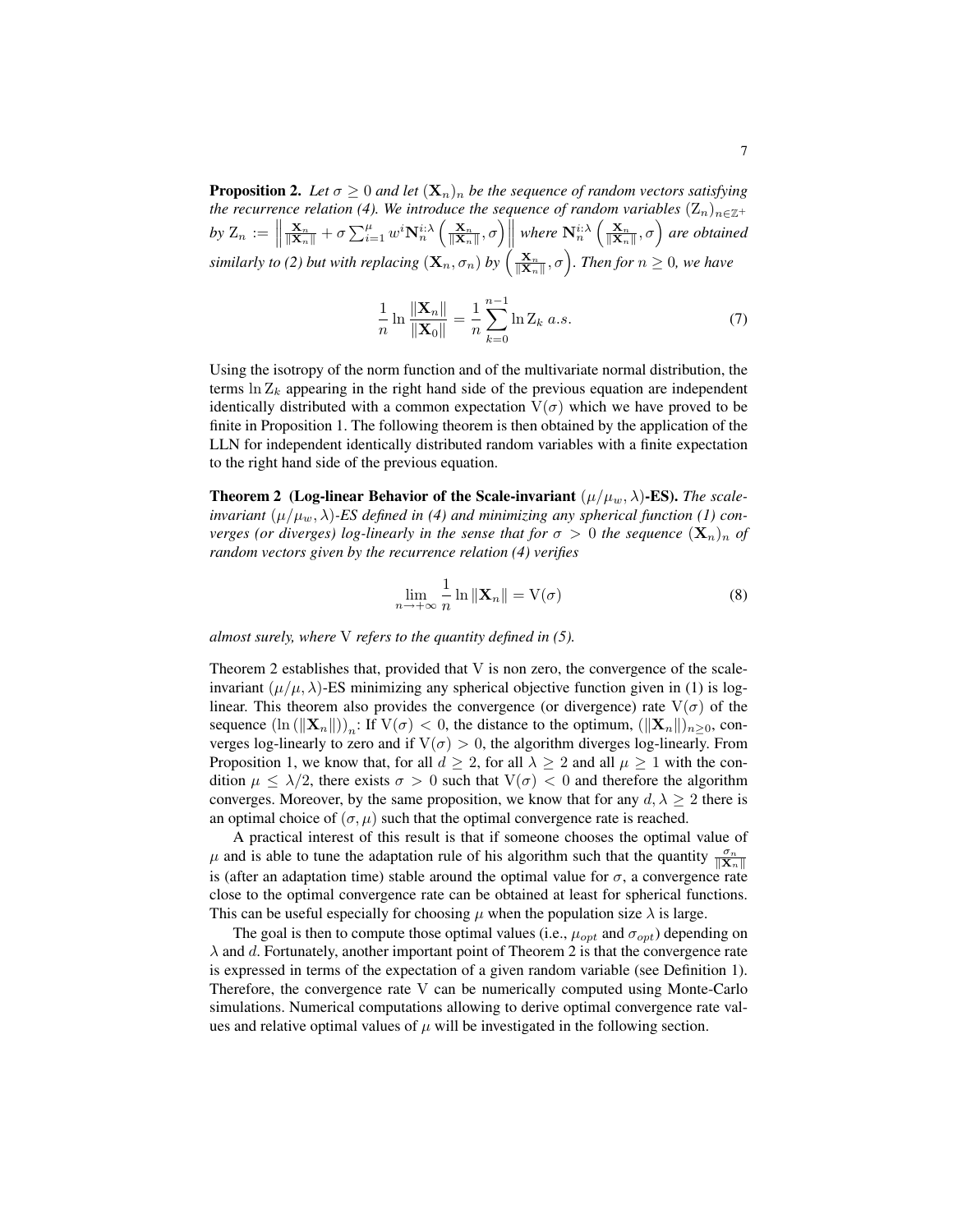#### 5 Numerical Experiments

In this section, we numerically compute, for a fixed dimension and  $\lambda$ , values of  $\mu$  leading to optimal convergence rates. We compare the convergence rate associated to those optimal  $\mu$  with the ones obtained with previous choices of  $\mu$  (proportional to  $\lambda/2$ , ...). We also investigate how the optimal convergence rate depends on the population size  $\lambda$ in particular for  $\lambda \gg d$ . The context of our numerical study is the specific  $(\mu/\mu_w, \lambda)$ -ES with intermediate recombination, i.e., with equal weights  $w^i = \frac{1}{\mu}$ ,  $(i = 1, \dots, \mu)$ which is simply denoted  $(\mu/\mu, \lambda)$ -ES.

Since V is expressed in terms of expectation of a random variable, we can perform a Monte-Carlo simulation of the normalized convergence rate  $d \times V_{\mu}$   $\left(\frac{\sigma^*}{d}\right)$  $\left(\frac{\sigma^*}{d}\right)$  where  $\sigma^*$  > 0 is called normalized step-size. The values computed are then relative to the scaleinvariant  $(\mu/\mu, \lambda)$ -ES with  $\sigma_n = \frac{\sigma^*}{d}$  $\mathbf{X}_n^*$  || $\mathbf{X}_n$ || and minimizing a spherical function. Our experimental procedure relies on finding the minimal value of  $(\sigma^*, \mu) \mapsto V_\mu \left( \frac{\sigma^*}{d} \right)$  $\left(\frac{\sigma^*}{d}\right)$  for  $\mu$  in a range  $\mu_{\textbf{range}}$  and for values of  $\sigma^*$  taken in a range  $\sigma_{\textbf{range}}$ . As a first experiment, we took  $\mu_{\textbf{range}} = \{2^k; k \in \mathbb{Z}^+ \text{ and } 2^k \leq \frac{\lambda}{2}\}\$ and  $\sigma_{\textbf{range}} = \ln(\mu + 1) * \ln(\lambda) * [0 :$ 0.1 : 3. We experimented discrete values of  $\lambda$  from  $\lambda = 5$  to  $\lambda = 10^5$  with a number of Monte-Carlo samplings decreasing as a function of  $\lambda$  from  $10^4$  to 500. These first computations show that for the values of  $\lambda$  and d tested, the approximation

$$
\min_{\{\sigma^* \in \sigma_{\text{range}}\}} d \times V_{\mu} \left(\frac{\sigma^*}{d}\right) \simeq a(\lambda, d) \ln^2(\mu) + b(\lambda, d) \ln(\mu) + c(\lambda, d) \tag{9}
$$

is reliable (for  $\mu > 1$ ) and we determined numerically the coefficients  $a(\lambda, d)$ ,  $b(\lambda, d)$ and  $c(\lambda, d)$ . Using these quadratic approximations, we performed a second serie of tests where the values of  $\mu$  were taken around the optimal value of the polynomial approximation,  $\sigma_{\textbf{range}} = m * \ln(\mu + 1) * \ln(\lambda) * [0:0.1:3]$  (with  $m \leq \frac{2}{3}$ ) and using more Monte-Carlo samplings.

In Fig. 2 (left), we plotted the normalized optimal convergence rate values and the normalized convergence rates relative to the rule  $\mu = \min\{\lfloor \frac{\lambda}{4} \rfloor, d\}$  from [9] as a function of  $\lambda$  and for different dimensions. It can be seen that the optimal convergence rate is, for  $\lambda$  sufficiently large, linear as a function of  $\ln(\lambda)$ . This result is in agreement with the results in [16]. This figure shows also that the rule  $\mu = \min\{\lfloor \frac{\lambda}{4} \rfloor, d\}$  provides convergence rates very close to optimal ones. The curves in Fig. 2 (left) are smooth. However, to obtain the exact optimal values of  $\mu$  (denoted  $\mu_{\text{out}}$ ), we would need a very large number of Monte-Carlo samplings and (in parallel) a very small discretisation in  $\sigma^*$  that is not affordable. Therefore, we plotted in Fig. 2 (right), the ranges of  $\mu$  values giving the optimal convergence rate up to a precision of 0.2, as a function of  $\lambda$  and for dimensions  $d = 2, 10, 30$  and 100. Those ranges are called 0.2-confidence intervals in  $\mu$  in the sequel. In the same graph, we plotted values of  $\mu$  computed as the argmin of the polynomial approximation (9) that we denote  $\mu_{th}$ . It can be seen that  $\mu_{th}$  values are in the 0.2-confidence interval in  $\mu$ . However, the values  $\mu = \min\{\lfloor \frac{\lambda}{4} \rfloor, d\}$  for  $\lambda = 10^4$ and  $d \in \{10, 30, 100\}$ , are not in the 0.2-confidence interval in  $\mu$ . In Figure 1, we compare, for  $d = 30$ , optimal convergence rates for different choices of  $\mu$ , namely  $\mu = 1$ ,  $\lfloor \frac{\lambda}{4} \rfloor$  ([14]) and  $\lfloor \frac{\lambda}{2} \rfloor$  ([6]), min{ $\lfloor \frac{\lambda}{4} \rfloor$ , d} ([9]) and the optimal rule (i.e.,  $\mu_{opt}$  values). We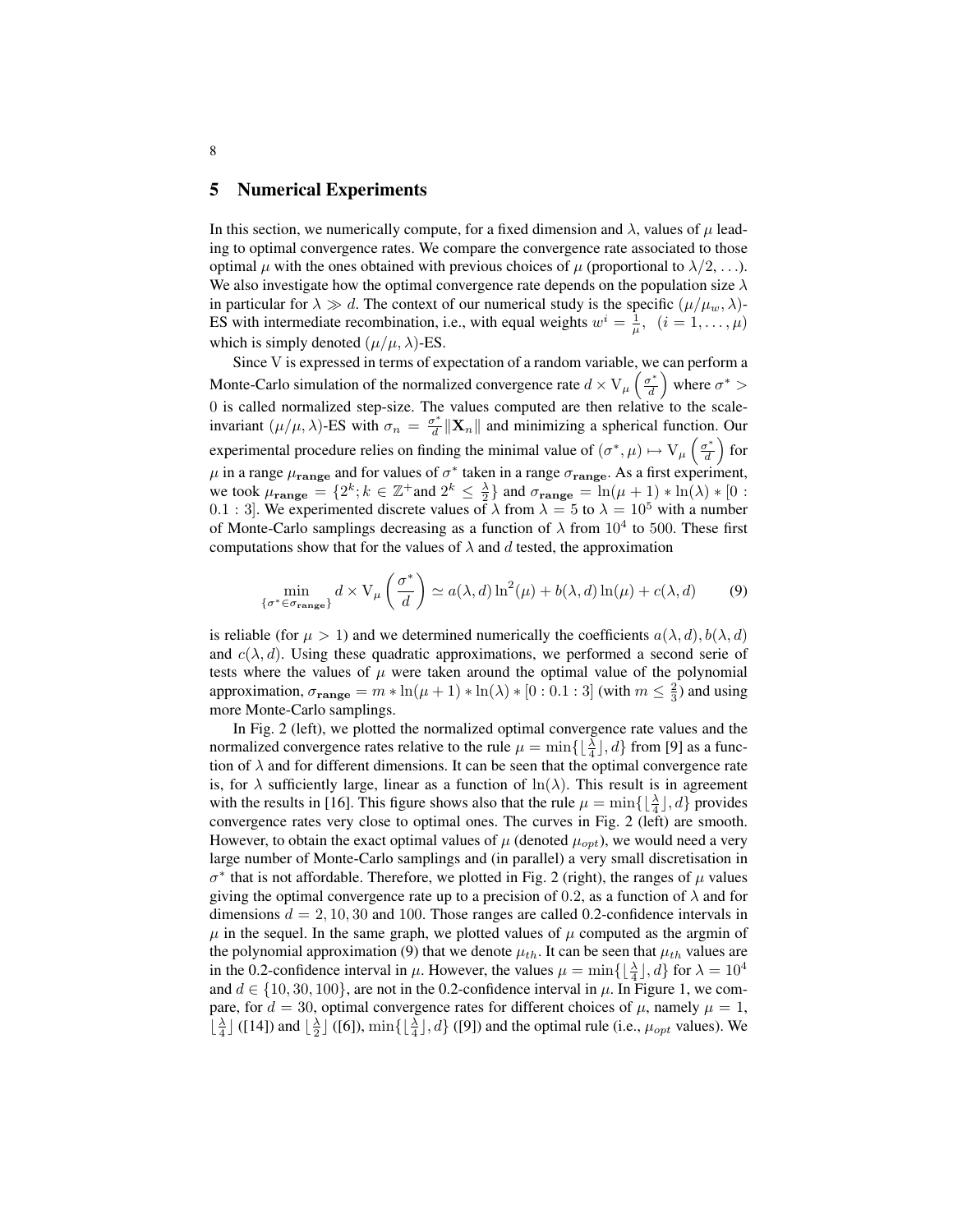

**Fig. 2. Left:** Plots of the normalized optimal convergence rate  $d \times V_{\mu_{opt}} \left( \frac{\sigma_{opt}^*}{d} \right)$  where  $V_\mu (= V)$ is defined in (5) and convergence rate relative to the rule  $\mu = \min\{\lfloor \frac{\lambda}{4} \rfloor, d\}$ , as a function of  $\lambda$ (log-scale for  $\lambda$ ) for dimensions 2, 10, 30 and 100 (from top to bottom). **Right:** Plots of the values  $\mu_{th}$  (solid lines with markers) giving the optimal  $\mu$  relative to the quadratic approximation (9) together with extremity of range of  $\mu$  values (shown with markers) giving convergence rates up to a precision of 0.2 from the optimal numerical value. The dimensions represented are 2, 10, 30 and 100 (from bottom to top).

observe that for  $\mu$  equal  $\lfloor \frac{\lambda}{4} \rfloor$  and  $\lfloor \frac{\lambda}{2} \rfloor$ , the convergence rate does not scale linearly in  $\ln(\lambda)$  and is thus sub-optimal. For  $\mu = 1$  and  $\min\{\lfloor \frac{\lambda}{4} \rfloor, d\}$ , the scaling is linear in  $\ln(\lambda)$ and close from the optimal convergence rate for  $\mu = \min\{\lfloor \frac{\lambda}{4}\rfloor, d\}.$ 

Fig. 2 (right) suggests also that the values of  $\mu_{th}$  vary as a function of  $\ln(\lambda)$ . Further investigations show that for  $\lambda$  large  $\ln(\mu_{th}) = \alpha(d) \ln^2(\ln(\lambda)) + \beta(d)$  where  $\alpha(d)$ ,  $\beta(d) > 0$  are some constants that have to be tuned for each dimension (see [12]).

#### 6 Conclusion

In this paper, we have developed a complementary theoretical/numerical approach in order to investigate the isotropic  $(\mu/\mu_w, \lambda)$ -ES minimizing spherical functions. First, we have shown the log-linear convergence of this algorithm (provided good choice of parameters) with a scale-invariant adaptation rule for the step-size and we have expressed the convergence rate as the expectation of a given random variable. Second, thanks to the expression of the convergence rate, we have numerically computed, using Monte-Carlo simulations, optimal values for the choice of  $\mu$  and  $\frac{\sigma_n}{d_n}$  and their relative optimal convergence rates. We have investigated in particular large values of  $\lambda$ . Our results suggest that the optimal  $\mu$  is monotonously increasing in  $\lambda$  as opposed to the rule  $\mu = \min\{\lfloor \frac{\lambda}{4} \rfloor, d\}$  proposed in [9] but that however this latter rule gives a convergence rate close to the optimal one. We have confirmed as well that for the rules  $\mu = \lfloor \frac{\lambda}{4} \rfloor$  and  $\lfloor \frac{\lambda}{2} \rfloor$ , the convergence rate does not scale linearly in  $\ln(\lambda)$  and is thus sub-optimal.

*Acknowledgments* The authors would like to thank Nikolaus Hansen for his advises on how to approach the problem tackled in the paper. This work received support by the French national research agency (ANR) within the COSINUS project ANR-08-COSI-007-12.